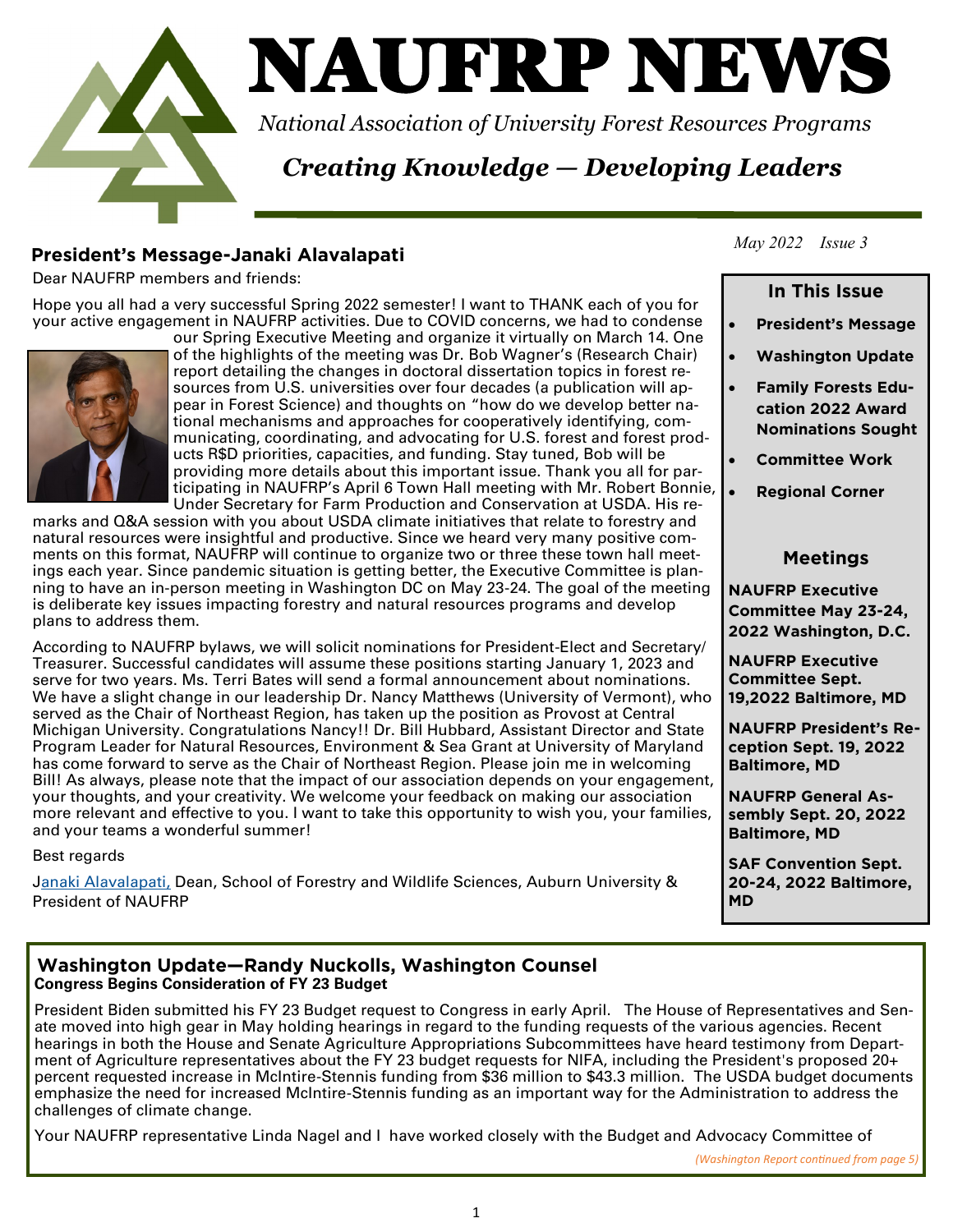## **Committee Work**

**Diversity— Yeonsu Kim** The Diversity Committee have been conducting a short survey to establish point-of-contact at all NAUFRP member institutions, share ideas/ resources, and set goals for the committee. As of now we have only had 36 responses out of 102 requests (a 35% response rate). If you have not filled out the NAUFRP Diversity Survey that was sent out in December and February, it would be immensely helpful if you could take the time to do so. We have provided the link to the survey below.

FAEIS (Food and Agricultural Education Information System) collects data each year on the life, food, veterinary, human, natural resource, and agricultural sciences and makes this data available by request. As such we are able to create a much shorter survey on diversity that only asks for information that FAEIS does not collect such as: Does your department have a committee assigned to address DEI (diversity, inclusion, equity) issues?

While we are still seeking out re-

**Participating in FACA (Forest and Agri**culture Climate Alliance) meetings, which are gaining steam for the upcoming Farm Bill. FACA steering committee is identifying priority areas to focus those requests. I will provide feedback on the research priorities when the time comes.

Participated in webinar for SEC Climate-Related Disclosures for Investors: [https://](https://www.sec.gov/news/press-release/2022-46) [www.sec.gov/news/press](https://www.sec.gov/news/press-release/2022-46)-release/2022- [46](https://www.sec.gov/news/press-release/2022-46)

Participating in USDA Forest Service wildfire roundtables for Regions 1, 4, and 6 representing the role of research in the infrastructure law expenditures

New member on the APLU Farm Bill committee

Steering committee member on the APLU/NIFA Climate Smart Solutions conference being planned for later this calendar year. Details to come later about focus and purpose. Location most likely in Kansas City.

Co-signed letter of support for funding the USFS Forest Stewardship Program at \$22 million in FY23.

sponses to the survey, and hope that now with the end of the semester we will have better luck, we have created a graph (shown below) from the FAEIS data concerning the diversity within different types of faculty specific to the Natural Resources Professions.

If you have any questions or comments concerning the diversity survey or about our upcoming report, please email Dr. Kim at [Yeon](mailto:Yeon-Su.Kim@nau.edu)-Su.Kim@nau.edu or Annie Elko at [ame477@nau.edu.](mailto:ame477@nau.edu) Google Form Diversity Survey Link: [https://forms.gle/](https://forms.gle/JtYPuffETP7UevKd6) [JtYPuffETP7UevKd6](https://forms.gle/JtYPuffETP7UevKd6)



Natural Resources Faculty

Co-signed letter of support for funding the USFS Forest Inventory and Analysis Program at \$84 million in FY23.

## **Extension Committee, Jeff**

**The call for nominations for the** 2022 Family Forest Education Awards was circulated in April. The awards, co-sponsored by NAUFRP and the National Woodland Owners Association, recognize excellence in continuing education programs focused on family forest owners. The Comprehensive Program and Individual Project awards will be presented to educational institutions deemed to have delivered educational programming and resources most benefiting family forest owners.

The 2021 winner of the Comprehensive Program Award, focused on holistic programming most benefiting family forest owners over the

*(Continued on page 3)*

## **NAUFRP Executive Committee**

[Janaki R. Alavalapati,](mailto:ajanaki@auburn.edu) President Auburn University

[David Newman,](mailto:dnewman@esf.edu) Past-President SUNY-College of Environmental Sciences & Forestry

[Kathleen \(Katy\) Kavanagh,](mailto:katy.kavanagh@oregonstate.edu) President-**Elect** Oregon State University

[Robert Burns,](mailto:Robert.Burns@mail.wvu.edu) Secretary-Treasurer West Virginia State University

**National Committee Chairs** [Red Baker,](mailto:ttredbaker@ufl.edu) Communications University of Florida

Yeon-[Su Kim,](mailto:Yeon-Su.Kim@nau.edu) Diversity Northern Arizona University

[Andrew Storer,](mailto:storer@mtu.edu) Education Michigan Technological University

**[Jeff Stringer,](mailto:jeffrey.stringer@uky.edu) Extension** University of Kentucky

[Don Hodges,](mailto:dhodges2@utk.edu) International University of Tennessee

[Dennis Becker,](mailto:drbecker@uidaho.edu) Policy University of Idaho

[Bob Wagner,](mailto:rgwagner@@purdue.edu) Research Purdue University

**Regional Committee Chairs** [Hans Williams,](mailto:hwilliams@sfasu.edu) Southern Stephen F. Austin State University

[Bill Hubbard,](mailto:whubbard@umd.edu) Northeastern University of Maryland

[Charles Goebel,](mailto:cgoebel@uidaho.edu) Western University of Idaho

[Rich Kobe,](mailto:kobe@msu.edu) North Central Michigan State University

**At-Large** [Myron Floyd](mailto:mffloyd@ncsu.edu) North Carolina State University

[Dale Greene](mailto:wdgreene@uga.edu) University of Georgia

[Karen Mock](mailto:karen.mock@usu.edu) Utah State University

**BNR/BAC Representative** [Linda Nagel](mailto:Linda.Nagel@colostate.edu) Colorado State University

Alton Thompson 1890 Land Grant Universities Rep

**NAUFRP Washington Counsel** [C. Randall Nuckolls](mailto:randy.nuckolls@dentons.com)

**NAUFRP Executive Liaison** [Terri Bates](mailto:naufrp@verizon.net)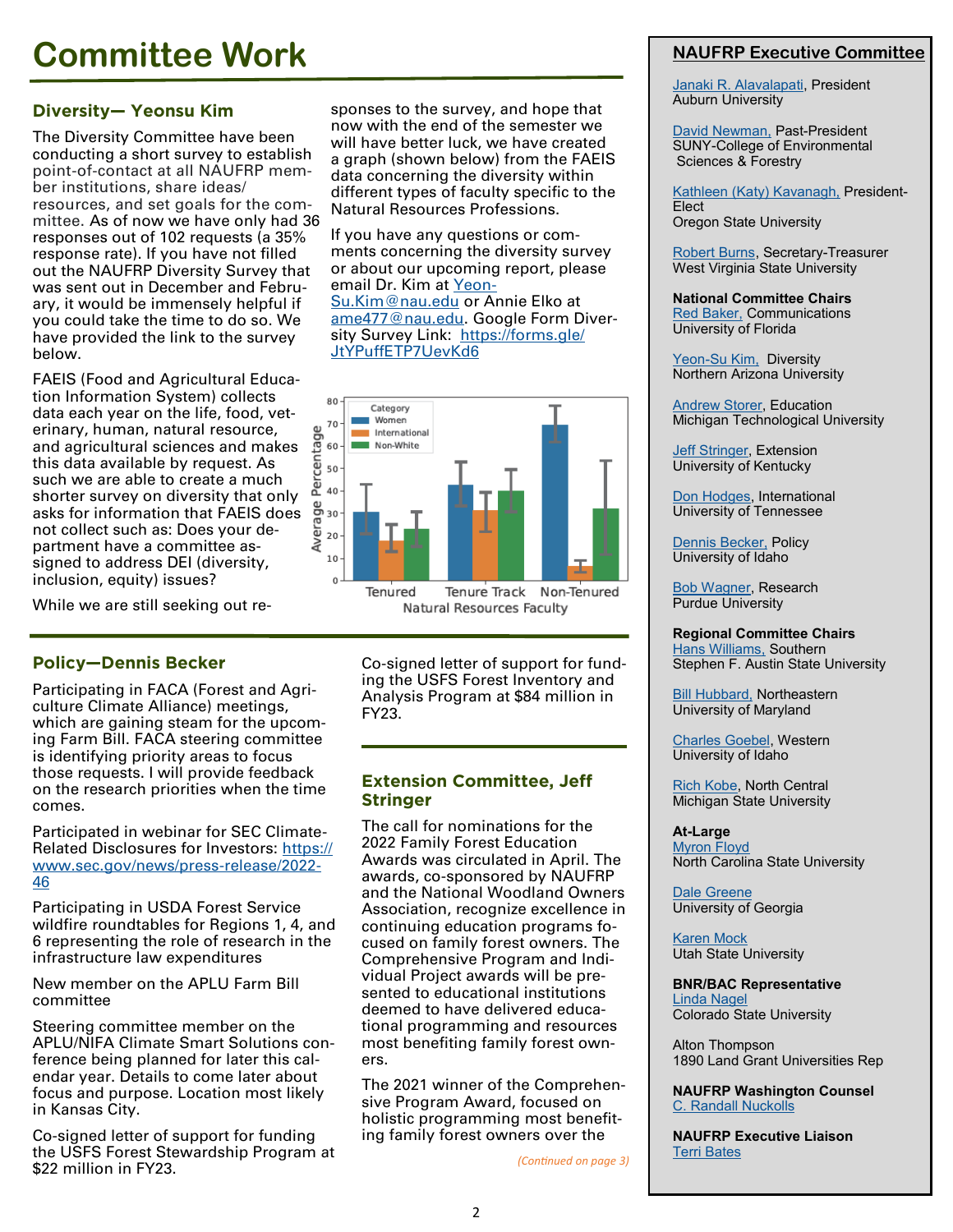## **Committee Work**

*(Extension Committee Continued from page 2)*

last five years, was awarded to the University of Maryland Extension. In a deviation from tradition, the 2021 Individual Project Award focused on exemplary educational programming responses to the 2020 pandemic. The University of Kentucky, Department of Forestry and Natural Resources Extension was selected for it's "From the Woods" a livestreamed weekly webinar and podcast delivery, developed in response to the need to maintain valuable educational delivery during the pandemic.

This year the 2022 Individual Program Award will accept nominations that addresses a specific family forest issue or problem, not necessarily focused on pandemic response. Nominations for both awards are sought by August 20, 2022 with the awards being presented at the NAUFRP General Assembly meeting help in conjunction with the Society of American Foresters meeting in Baltimore, MD, September 20-24. Click on News at [www.naufrp.org](http://www.naufrp.org) for more information and the awards nomination form. If you need further information contact NAUFRP Extension Committee Chair, Jeff Stringer at the University of Kentucky, [string](mailto:stringer@uky.edu)[er@uky.edu.](mailto:stringer@uky.edu)

**APLU Liaison — Linda Nagel**  The [Budget and Advocacy Committee](https://www.aplu.org/members/commissions/food-environment-and-renewable-resources/board-on-agriculture-assembly/policy-board-of-directors/budget-and-advocacy-committee/) (BAC) of the [Association of Public and](https://www.aplu.org/)  Land-[Grant Universities](https://www.aplu.org/) (APLU) engaged in a new process to develop multiple options that represent the Board on Agriculture Assembly (BAA) priorities for federal agriculture and natural resource appropriations budget recommendations that are both aspirational yet realistic. President Biden's FY 2023 budget request (PBR) was released on March 28, after the BAA had completed the [Unified Re](https://www.land-grant.org/_files/ugd/f06959_383ca022967f49bfa50bc4a0c0b0b892.pdf)[quest for NIFA Funding FY 2023.](https://www.land-grant.org/_files/ugd/f06959_383ca022967f49bfa50bc4a0c0b0b892.pdf) (A comparison of the PBR, BAA recommendations, and final FY 2022 numbers can be found [here.](https://acrobat.adobe.com/link/review?uri=urn:aaid:scds:US:0988f783-d487-3679-8916-2a1042a5fc52&mkt_tok=NjAzLVVSVy0xMjcAAAGDpDXaQpuMccAtt9AxVa6FGyYKVj0JCa_OdPcII15sW8qLJ9aKGKgm5QTg5oueN5oRziL2jNJvRHsQ7CPE3vxsiXv3E0_gtWj5_e-LcOXUSRE#pageNum=1)) The Unified Request for FY 2023 carries forward the BAA's priority funding lines and is organized by Research, Cooperative Extension, Education, and Infrastructure, with an aspirational ask of \$46 million for the McIntire-Stennis Cooperative Forestry Research Program. Going forward, the FY 2023 process and outcomes will inform the FY 2024 process.

The Joint Committees on Organization and Policy (COPs) [Summer Meeting](https://www.aplu.org/meetings-and-events/events/2022-joint-committees-on-organization-and-policy-cops-summer-meeting) will be held in person in Washington, DC July 19-21, 2022.

### **Education-Andrew Storer**

**Education—Andrew Storer SAF Accreditation:** There have been staffing changes at the Society of American Foresters. Carol Redelsheimer is no longer with SAF and Jocelyn Harris has been appointed as the Associate Director of Accreditation. Jocelyn is now leading the SAF Education Policy Review Committee. Prior to Carol's departure, the 2021 accreditation handbook was completed, along with the associated visiting team manual. Both the 2021 Accreditation handbook and the Visiting Team Manual Under 2021 Handbook are available for download through links at [https://](https://eforester.org) [eforester.org.](https://eforester.org) Programs that are currently preparing for accreditation visits have the option to operate under the 2017 or the 2021 standards.

**Global Forest Education Project Update:** All the FAO 2021 regional assessment reports on forest education can be found accessed via the following link: [https://www.fao.org/forestry/](https://www.fao.org/forestry/forest-education/99204/en/) forest-[education/99204/en/.](https://www.fao.org/forestry/forest-education/99204/en/) These were products developed from the International Conference on Forest Education in June 2021 and response to a survey that was administered in 2020. This is an opportunity to see what the challenges are for forest education in specific regions around the globe. FAO is also in the final stages of formatting

*(Continued on page 4)*

## **Regional Corner**

**Northeast— Bill Hubbard,** University of Maryland has taken over as NAU-FRP Regional Chair from **Nancy Mathews,** University of Vermont who has been selected to become Provost at Central Michigan University this summer.

**South— Hans Williams** — **Southern NAUFRP** Group to hold annual summer meeting in conjunction with the SGSF Annual Meeting, Greenville, SC, June 6-9.

[https://southernforests.org/news](https://southernforests.org/news-events/events-meetings/sgsf-2022-annual-meeting)events/events-[meetings/sgsf](https://southernforests.org/news-events/events-meetings/sgsf-2022-annual-meeting)-2022 annual-[meeting](https://southernforests.org/news-events/events-meetings/sgsf-2022-annual-meeting)

The School of Forestry and Wildlife Sciences at **Auburn University** became the College of Forestry and Wildlife Sciences on February 4, 2022. The college celebrated its 75<sup>th</sup> Anniversary Gala on March 13, 2022 with Mr. Chuck Leavell, Rolling Stones Keyboardist, Grammy Award Winner, and Honorary U.S. Forest Service Ranger as the keynote speaker. The college also changed its name to "College of Forestry, Wildlife and Environment" to better reflects its academic, research, and extension programs."

Additional Celebrations to note: **Stephen F. Austin State University** Forestry is celebrating its 75<sup>th</sup> Anniversary and the **University of Florida** School of Forest, Fisheries, and Geomatics Sciences is celebrating their 85th Anniversary.

**Dr. Steve Bullard** is appointed Associate Dean of College of Forest Resources and Associate Director Forest and Wildlife Research Center at MSU

[https://www.msstate.edu/newsroom/](https://www.msstate.edu/newsroom/article/2022/03/bullard-joins-cfrfwrc-associate-dean-and-director) [article/2022/03/bullard](https://www.msstate.edu/newsroom/article/2022/03/bullard-joins-cfrfwrc-associate-dean-and-director)-joins-cfrfwrc[associate](https://www.msstate.edu/newsroom/article/2022/03/bullard-joins-cfrfwrc-associate-dean-and-director)-dean-and-director

**Western, Charles Goebel** — **Colorado State University** – **Dr. John Hayes,**  Dean of the Warner College of Natural Resources at Colorado State University, is retiring in June 2022. Dr. Hayes joined CSU in 2014, previously serving as the University of Florida Institute of Food and Agricultural Science Dean for Research and director of the Florida Agricultural Station. [https://](https://warnercnr.source.colostate.edu/warner-college-dean-john-hayes-announces-retirement-at-end-of-2021-22-academic-year/) [warnercnr.source.colostate.edu/](https://warnercnr.source.colostate.edu/warner-college-dean-john-hayes-announces-retirement-at-end-of-2021-22-academic-year/) warner-[college](https://warnercnr.source.colostate.edu/warner-college-dean-john-hayes-announces-retirement-at-end-of-2021-22-academic-year/)-dean-john-hayes-



*(Continued on page 5)*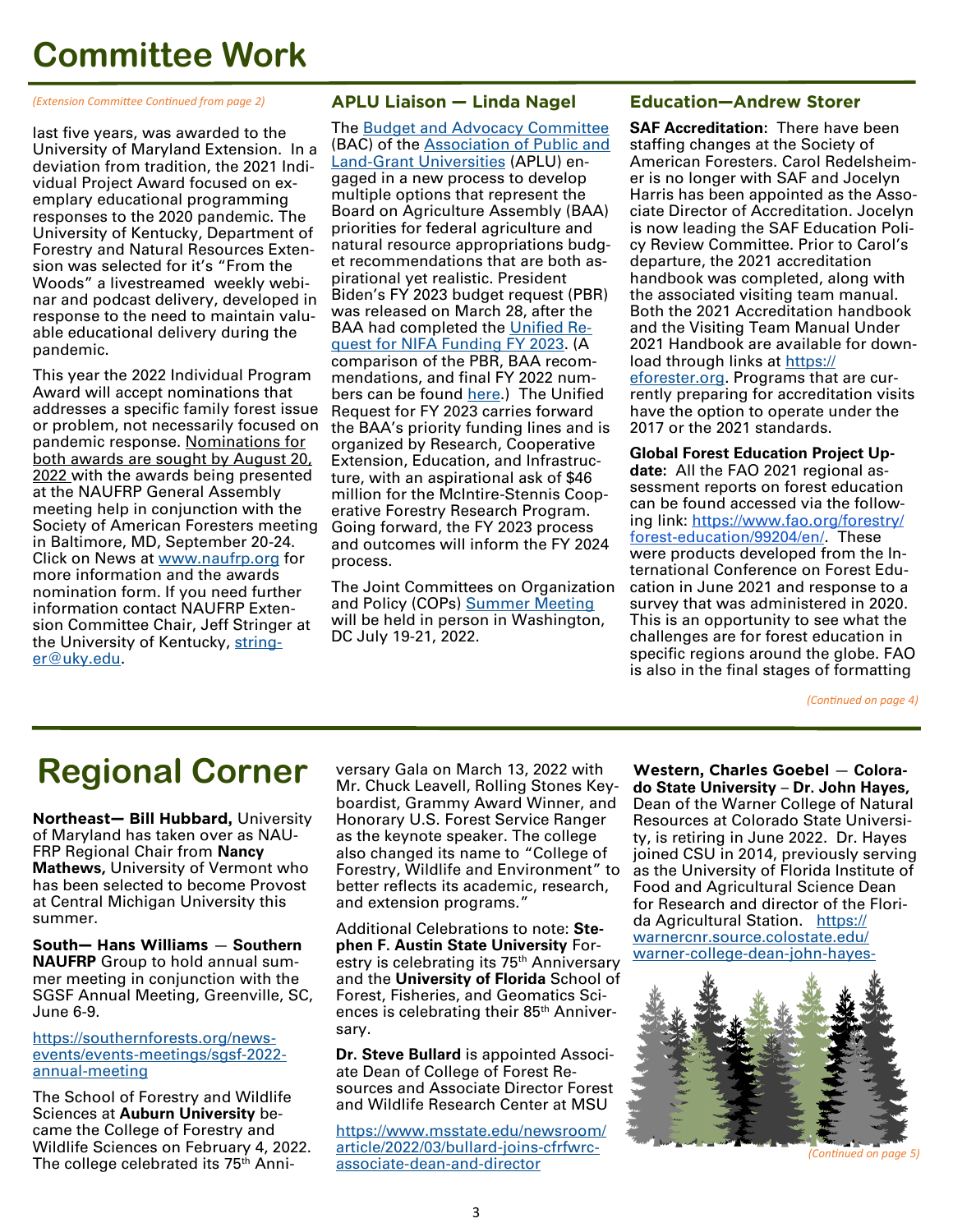*(Education Committee Continued from page 3)*

the assessment of global forest education report, based on a synthesis of the regional reports. The report is authored by Mika Rekola (University of Helsinki) and Terry Sharik.

**Biennial Conference on Undergraduate Education in Natural Resources:** The 2022 BCUENR meeting was hosted by the University of Nebraska-Lincoln School of Natural Resources and College of Agricultural Sciences and Natural Resources on March 23-24, 2022. This 14th BCUENR was held virtually with the theme '*Inclusive Natural Resources* Education'. The 2024 NCUENR will be hosted at Oregon State University.

**New initiatives to promote diversity, equity, inclusion, and sense of belonging in forestry education programs:** There are extensive data on the trends in enrollment (through the FAEIS data) and surveys of the reasons that student enroll in these programs. Data that have not been systematically collected include the thoughts and actions of instructors, admin and others. These will be important if we are to develop best practices in DEIS in forestry education programs. This provides the greatest opportunity to enact change beyond that developed from student feedback). The continued collection of FAEIS data will give the overall picture of progress. There is also interest in new leadership in some of these scholarly efforts. Dr. Tara Bal (Michigan Tech) and Dr. Marcella Windmuller-Campione) University of Minnesota) have prepared a white paper to propose work in this area, and are requesting support from NAU-FRP (among others) for an initiative that relates to developing best practices to promote diversity, equity and inclusion in forestry and natural resources education. The education committee chair and the diversity committee chair are initiating work with Drs. Bal and Windmuller-Campione to develop a proposal to NAUFRP from their white paper.

**Research—Bob Wagner Change in doctoral dissertation topics in forest resources from U.S. universities over four decades:** Results from this work were accepted for publication in *Forest Science* 

and should be in print in the next month or two. Citation is: Wagner, R.G., K.M. Bellisario, and N.N. Kong. 2022. Change in doctoral dissertation topics in forest resources from U.S. universities over four decades. Forest Science XX: XX-XX.

**Publishing results of 2020-21 U.S. Forest and Forest Products R&D Capacity Summit:** The initial organizing committee for the 2020-21 summit continued meeting weekly to keep the momentum following the results and recommendations from the final summit report submitted to the NAUFRP Executive Committee at the Fall 2021 meeting: Huff, Emily S., Robert G. Wagner, J. Keith Gilless, and Michael Goergen. 2021. U.S. Forest and Forest Products R&D Capacity: Results from 2020-21 Stakeholder Summit. Unpublished report to National Association of University Forest Resources Programs. 37p. A draft manuscript, led by Emily Huff, summarizing the results of the summit was prepared for *Journal of Forestry* and will be submitted for publication shortly.

**Next steps following from 2020-21 R&D Capacity Summit:**  Our summit organizing committee consisting of Robert Wagner (Purdue U.), Emily Huff (Michigan State U.), Michael Goergen (U.S. Endowment for Forestry and Communities), and Keith Gilless (U.C. Berkeley, retired) discussed options for next steps following from the results and recommendations from 2020-21 R&D Summit report.

The fundamental question we discussed is: Based on what we learned from the 2020-21 R&D Summit, how do we develop better national mechanisms and approaches for cooperatively identifying, communicating, coordinating, and advocating for U.S. forest and forest products R&D priorities, capacities, and funding?

A rough draft of a proposal for solutions and next steps was developed by our team and is attached: Wagner, R.G., E.S. Huff, M. Goergen, and J. Keith Gilless. 2022. Stronger R&D Needed to Address Threats and Capture Opportunities for U.S. Forests and Forest Products.

**Feedback and additional team members are sourght. Contact [Bob Wagner](mailto:rgwagner@purdue.edu) for a copy of the draft proposal.** 

**Notable** new book: **Speaking Skills for Graduate Students,** published by **Larry Nielsen**. Larry, a former NAU-FRP leader and now professor emeritus at NC State and well-regarded public speaker, prepared this short ebook (only available through Amazon) as a resource for new graduate students in natural resources who will be giving their thesis presentations and their first scientific talks. Larry suggests it would be a good supplement to professional development seminars or courses that most of our programs offer for starting graduate students.

See McIntire-Stennis Research Projects at NAUFRP institutions summarized at

McIntire-[Stennis Projects –](http://naufrp.org/node/36) National Asso[ciation of University Forest Resource Pro](http://naufrp.org/node/36)[grams \(naufrp.org\)](http://naufrp.org/node/36)